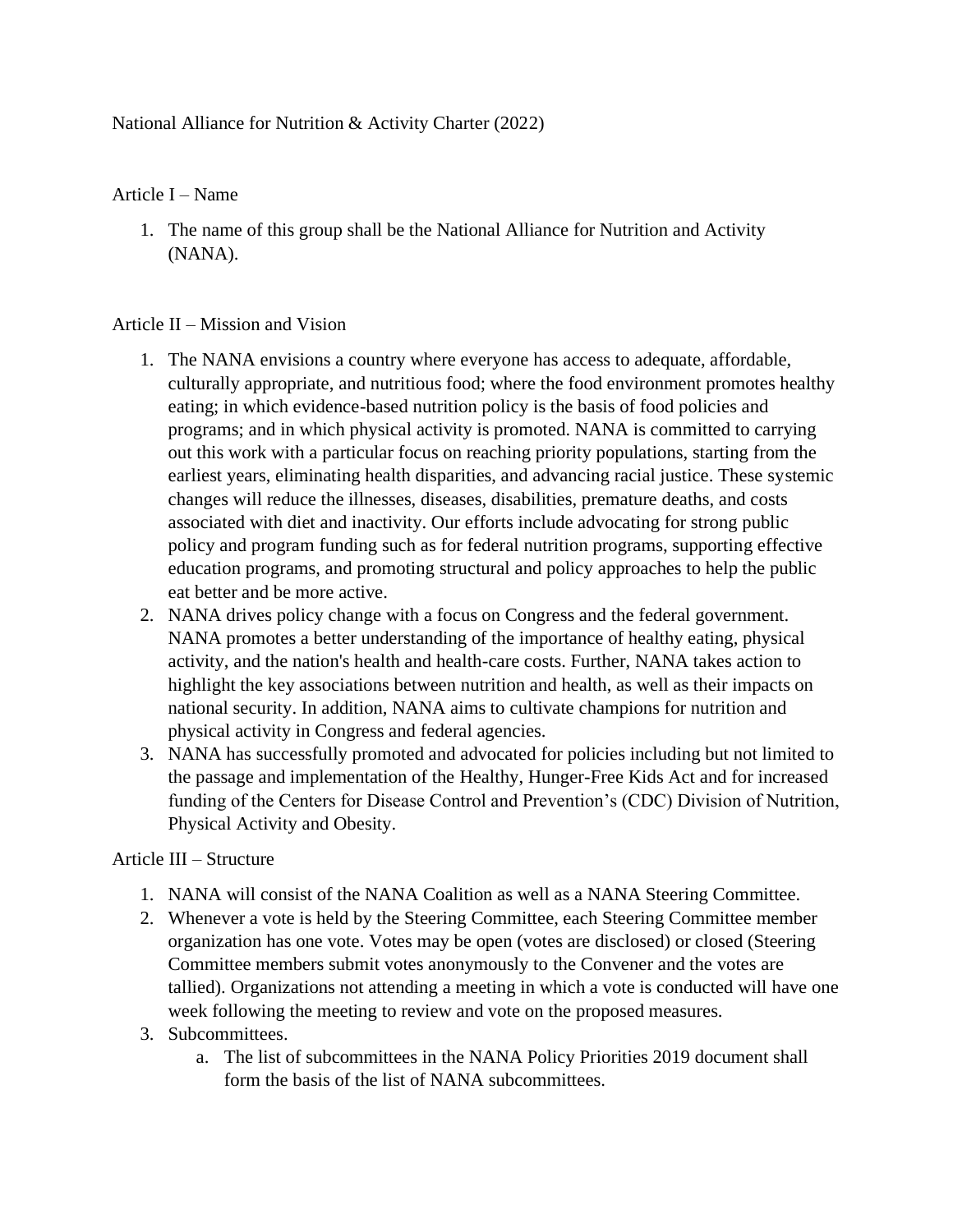- i. Subcommittees will be formally labelled as active or inactive in the policy priorities document.
- b. New subcommittees may be added or removed with a two-thirds majority vote of the Steering Committee.
- c. All subcommittees must have at least two co-chairs representing at least two different organizations.
	- i. At least one subcommittee co-chair must be from a Steering Committee member organization.
	- ii. Any NANA member is eligible to be a subcommittee co-chair.
	- iii. Subcommittee co-chairs will be appointed by a two-thirds majority vote of the NANA Steering Committee.
	- iv. At minimum every two years, subcommittee co-chairs will be reappointed or new co-chairs may be appointed by a two-thirds majority vote. As needed, the Steering Committee may hold a vote for changing cochairs.

Article IV – Purpose and Priorities

- 1. The purpose of the NANA coalition is to convene a strategic alliance of stakeholders and subject matter experts that work together to educate decision makers and pass and implement federal policies consistent with NANA's mission and vision.
- 2. NANA policy priorities will be updated at minimum every two years and amended at a NANA Steering Committee meeting by a two-thirds majority vote of all Steering Committee member organizations. Organizations not attending the meeting will have one week following the meeting to review and vote on the proposed policy priorities. Policy priorities will be further detailed in a bi-annual "NANA Policy Priorities Document."
- 3. Additional priorities may be added following a two-thirds majority vote of the Steering Committee, following the same voting procedure as for the Steering Committee meeting on policy priorities.
- Article V Membership and Participation
	- 1. NANA Members.
		- a. The active NANA members as of January 2022 will form the basis for NANA's membership.
		- b. A "Convener" organization will handle the day-to-day tasks of administering NANA.
			- i. The Center for Science in the Public Interest (CSPI) will serve as NANA's initial Convener.
			- ii. In the case that the Convener is unable to effectively carry out its duties, Steering Committee member organizations may call a meeting to change the Convener. A new Convener may be appointed with a three-quarters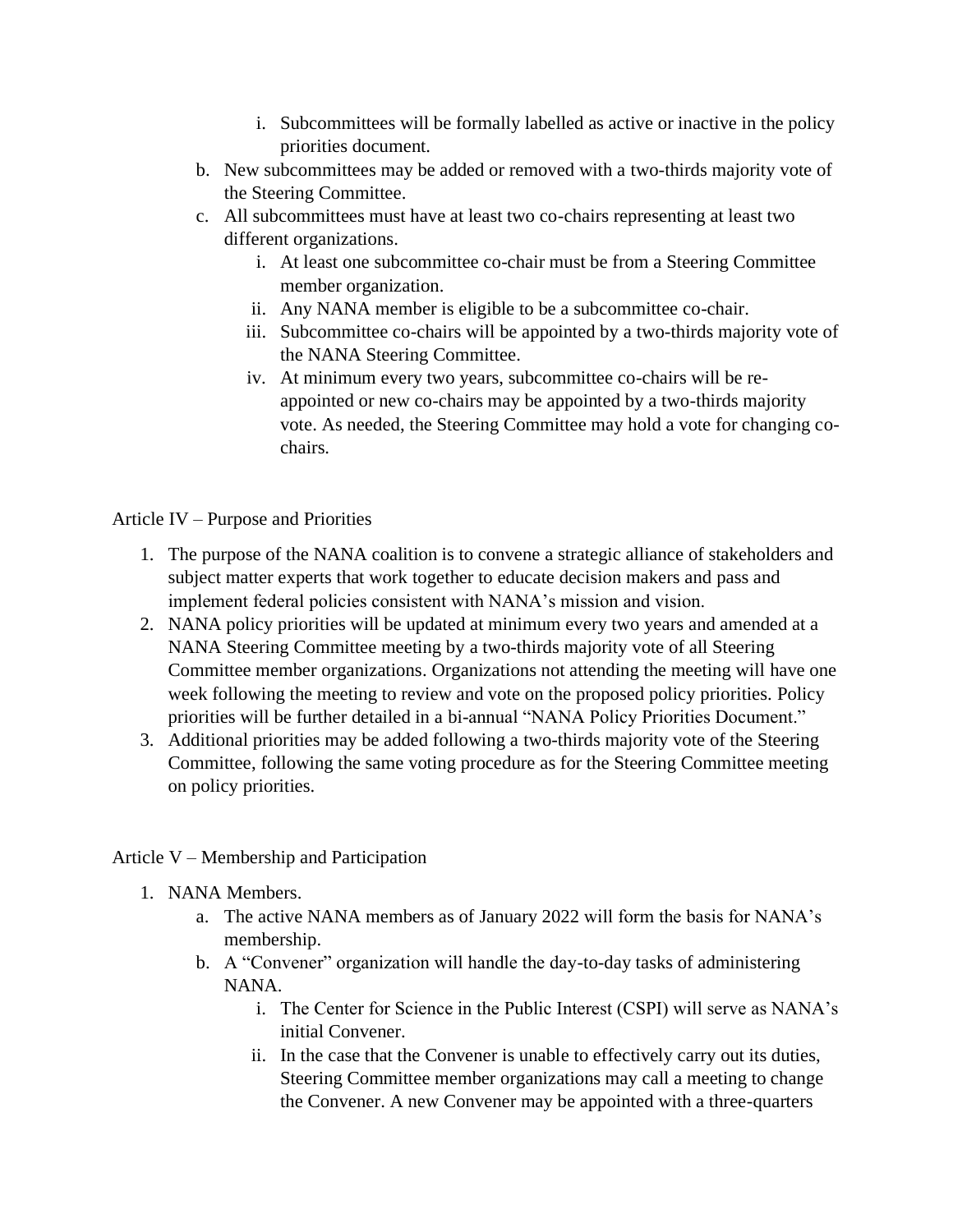majority vote of the Steering Committee. Organizations not attending the meeting in which a vote is conducted will have one week to review and vote*.*

- c. The Convener maintains the NANA list-serv.
- d. Admission of new NANA Members will be administered by the Convener. New members requesting to join NANA will be admitted as follows:
	- i. First, individuals requesting to join NANA will fill out a new NANA member form.
	- ii. At the Convener's discretion, members of non-profit or community-based organizations aligned with NANA's policy priorities can be admitted without Steering Committee review. The convener will notify the Steering Committee of any new organizations admitted monthly.
	- iii. All others requesting admission will be handled on a case-by-case basis, with Steering Committee consultation.
		- 1. The Convener will circulate a notice including the new NANA member form responses to the Steering Committee. Steering Committee members will have one week to respond to this notice with their approval or opposition.
		- 2. If no Steering Committee members object to the potential new member, then they will be admitted to NANA.
		- 3. If any Steering Committee members are opposed to the potential new member joining, the new member's join request will be stayed.
			- a. If no Steering Committee member objects to the stay, the new potential member will be denied admission to NANA.
			- b. If any Steering Committee members object to the stay, a closed vote will be held among the Steering Committee members. The potential new member will be admitted or rejected based on a two-thirds majority of this vote.
- 2. NANA Steering Committee.
	- a. The active NANA Steering Committee members as of January 2022 will form the basis for the NANA Steering Committee.
	- b. New members may be added to the NANA Steering Committee by two-thirds majority vote of the Steering Committee.
		- i. Organizations seeking to become members of the NANA Steering Committee will fill out the NANA Steering Committee membership interest form.
		- ii. This form will then be circulated to the NANA Steering Committee by the Convener.
		- iii. At the request of any members of the NANA Steering Committee, a meeting may be held with the NANA Steering Committee and prospective new member.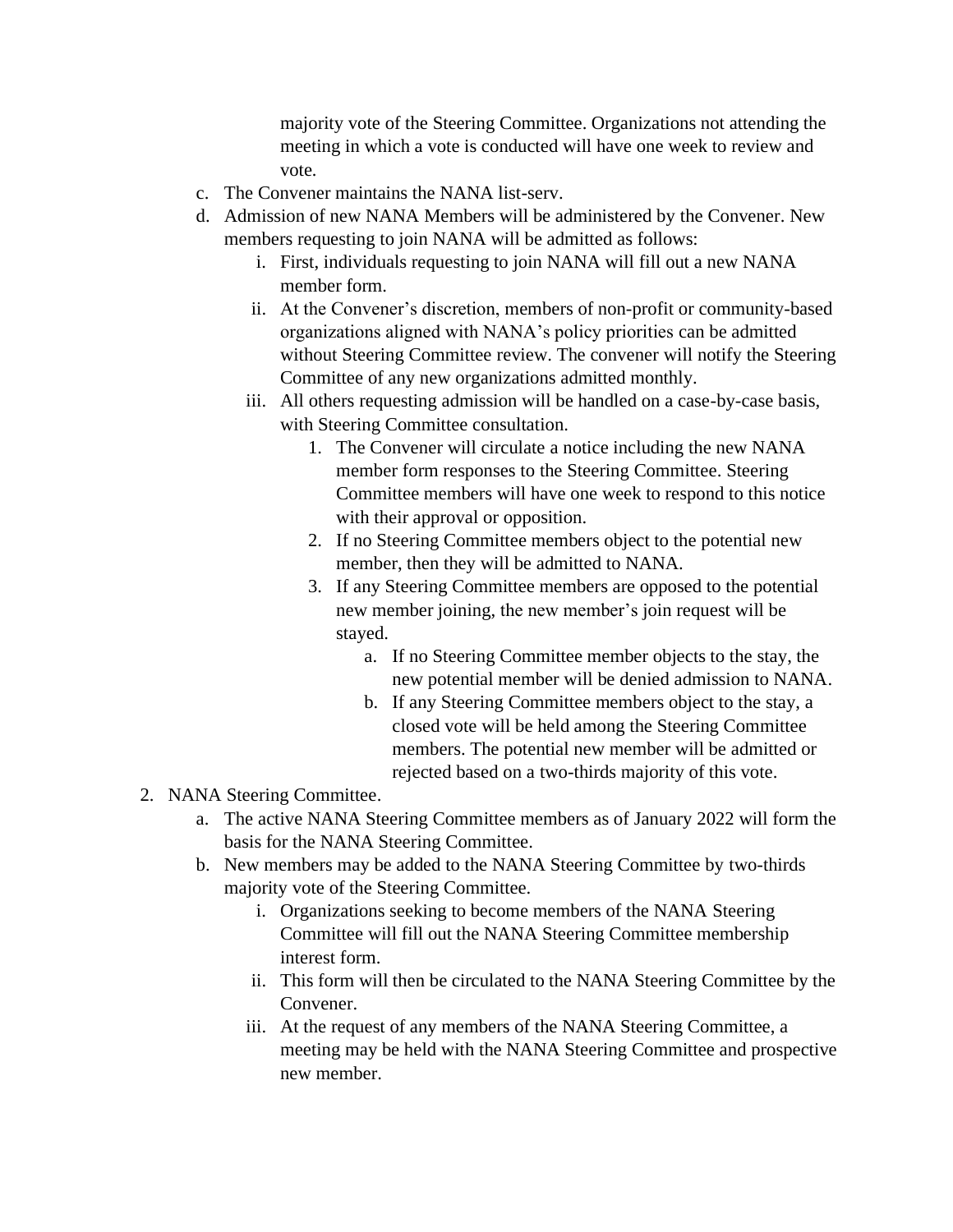- iv. A NANA Steering Committee vote will be held on the new prospective member's admission to the NANA Steering Committee.
- v. Steering Committee members not attending the meeting in which a vote is conducted will have one week to review and vote.
- 3. Removal from NANA or the Steering Committee.
	- a. Member individuals or organizations may be removed from NANA by two-thirds majority vote of the Steering Committee.
		- i. The following is a non-exhaustive list of potential reasons for removal from NANA:
			- 1. Actions taken or advocacy carried out in contradiction to NANA's priorities.
			- 2. Disclosure of sensitive policy materials.
			- 3. Conflict of interests.
			- 4. Behavior that violates NANA's commitment to conducting business with mutual respect.
			- 5. Change of employment to an organization that is not a NANA member.
	- b. Removal from the NANA Steering Committee.
		- i. Members may be removed from the NANA Steering Committee for the following reasons:
			- 1. Inactivity:
				- a. Prolonged inactivity of a period longer than 1 year. The Convener should ensure that inactivity is not due to staff turnover.
				- b. Missing multiple Steering Committee meetings and failing to follow up with votes in a timely manner.
				- c. No longer active in policies aligned with NANA.
			- 2. Disclosure of sensitive policy materials.
			- 3. Financial or other conflicts of interest.
			- 4. Behavior that violates NANA's commitment to conducting business with mutual respect.
			- 5. Actions or advocacy carried out or taken in contradiction to NANA's priorities.
			- 6. Other significant failures to carry out their duties as a NANA Steering Committee member.
		- ii. Steering Committee members may be removed from the NANA Steering Committee by a two-thirds majority vote. Steering Committee members not attending the meeting in which a vote is conducted will have one week to review and vote.
			- 1. The Convener must provide notice to and offer to meet with the Steering Committee member under consideration to review reasons for removal at least 20 days prior to the vote.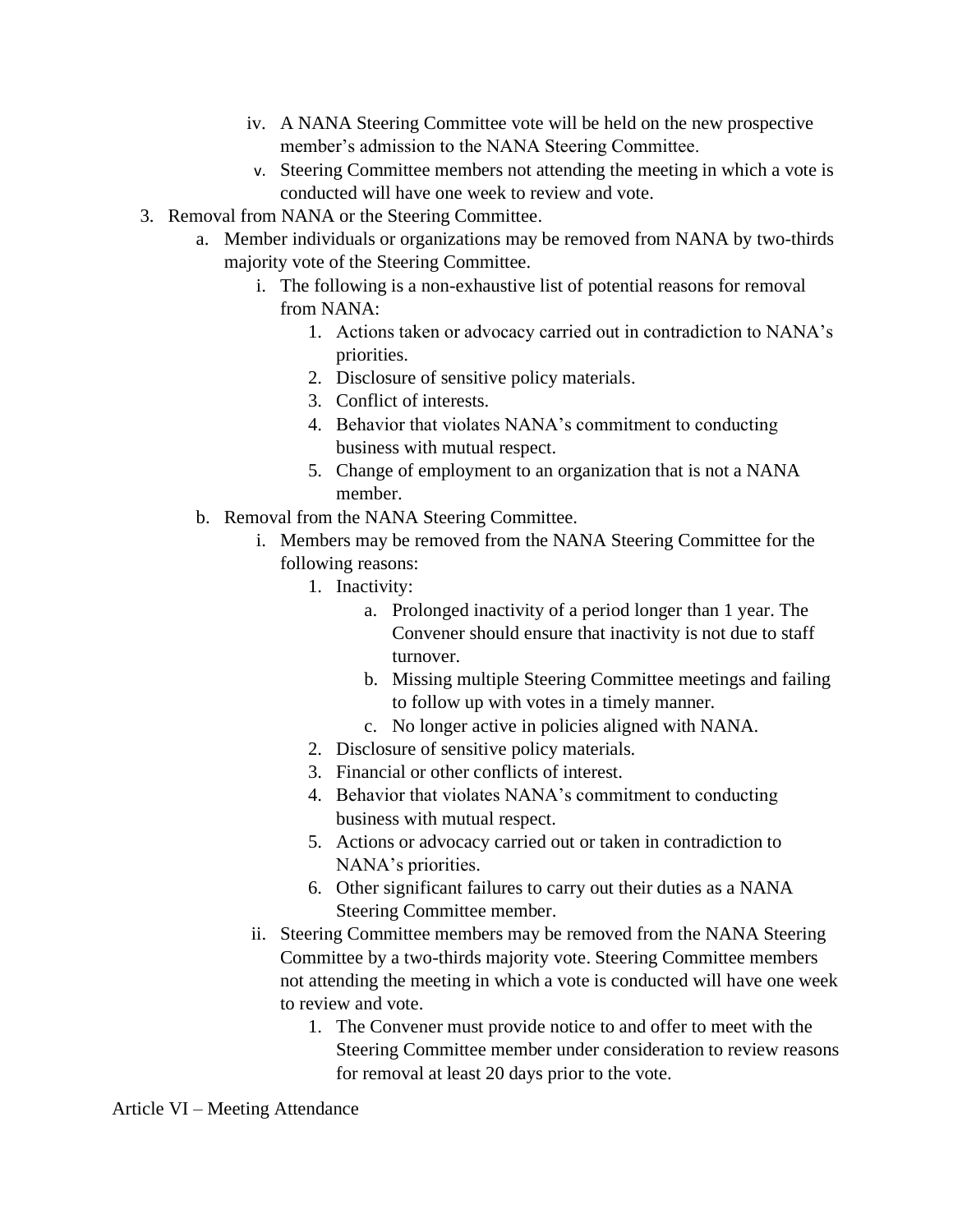- 1. At minimum, NANA Coalition meetings will be held quarterly. All members should strive to attend meetings on a regular basis, excepting unavoidable conflicts.
	- a. Attendance for these meetings will be taken by the Convener.
	- b. The Convener will develop the agenda for the meetings in consultation with the Steering Committee and facilitate the meetings.
- 2. NANA subcommittees will meet at intervals set by their subcommittee co-chairs. All subcommittee members are expected to attend meetings on a regular basis, excepting unavoidable conflicts.
	- a. Subcommittee co-chairs are responsible for setting the agenda for and facilitating subcommittee meetings.
	- b. Attendance for these meetings will be taken by the subcommittee co-chairs.
- 3. NANA Steering Committee members are expected to attend Steering Committee meetings, excepting unavoidable conflicts.
	- a. Attendance for these meetings will be taken by the Convener.
- 4. All Steering Committee meetings will require a quorum or simple majority of organizations of Steering Committee members in attendance.

Article VII – Resolving Disagreements

1. NANA will resolve disagreements following the NANA Disagreement Resolution Policy.

Article VIII – Modifications to this charter

1. Changes and approval of this charter must be approved by a two-thirds majority of the NANA Steering Committee. Steering Committee members not attending the meeting in which a vote is conducted will have one week to review and vote.

Signed,

Academy of Nutrition and Dietetics

American Academy of Pediatrics

American Cancer Society Cancer Action Network

American Heart Association

American Public Health Association

Association of State Public Health Nutritionists

Center for Science in the Public Interest